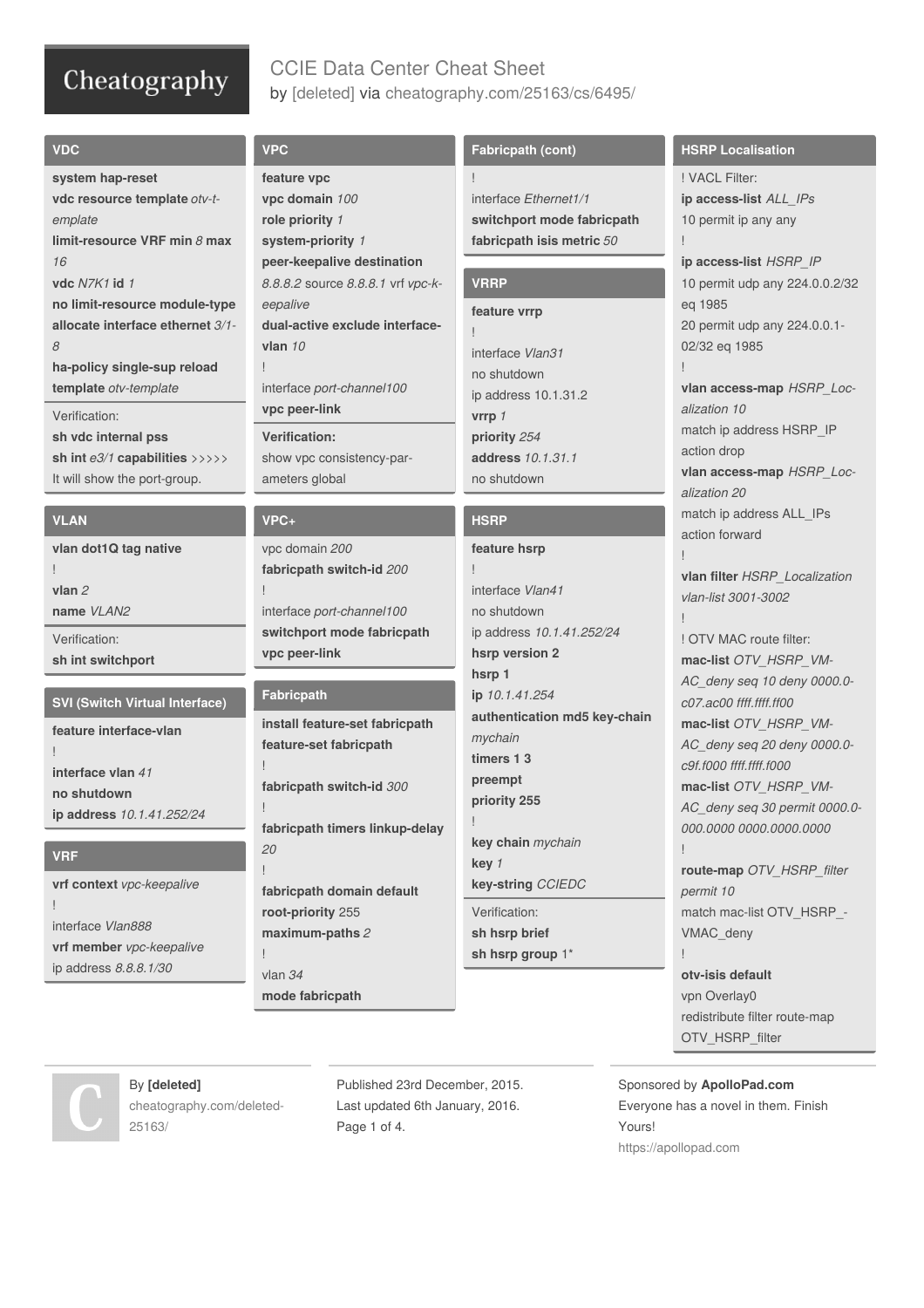## CCIE Data Center Cheat Sheet by [\[deleted\]](http://www.cheatography.com/deleted-25163/) via [cheatography.com/25163/cs/6495/](http://www.cheatography.com/deleted-25163/cheat-sheets/ccie-data-center)

| <b>Jumbo Frame</b>           | <b>OSPF</b>                                 | <b>OTV</b>                     | <b>ACL</b>                     |
|------------------------------|---------------------------------------------|--------------------------------|--------------------------------|
| <b>N7K:</b>                  | feature ospf                                | feature oty                    | ip access-list WAN             |
| system jumbomtu 9216         |                                             |                                | 10 permit ip any 10.1.40.0/24  |
|                              | router ospf 1                               | oty site-vlan 80               | 20 permit tcp any 10.1.41.0/24 |
| int e3/1                     | router-id 1.1.1.1                           | oty site-identifier $0x1$      | eq 23                          |
| mtu 9216                     |                                             |                                | 30 deny ip any 10.1.41.0/24    |
|                              | interface Ethernet4/1                       | interface Overlay1             | 40 permit ip any any           |
| <b>N5K-1:</b>                | ip router ospf 1 area 0                     | otv join-interface Ethernet4/1 |                                |
| policy-map type network-qos  | ip ospf network point-to-point              | otv control-group 239.1.1.1    | inter eth 4/1                  |
| jumbo                        | Verification:                               | otv data-group 232.1.1.0/24    | ip access-group WAN in         |
| class type network-qos       |                                             | oty extend-vlan 90             |                                |
| class-fcoe                   | sh ip ospf neighbors                        | no shutdown                    | <b>NTP</b>                     |
| pause no-drop                | summary                                     |                                |                                |
| mtu 2158                     | sh ip ospf neighbors                        | interface Ethernet4/1          | <b>Default VDC:</b>            |
|                              |                                             | ip igmp version 3              | clock protocol ntp vdc 3       |
| class type network-qos       | <b>EIGRP</b>                                | no shutdown                    |                                |
| class-default                | feature eigrp                               |                                | VDC3:                          |
| mtu 9216                     | feature bfd                                 | <b>Verification:</b>           | ntp server 10.0.0.1 prefer     |
|                              |                                             | show ip igmp interface brief   | ntp source-interface eth 4/1   |
| system qos                   | route-map SVI permit 10                     | show oty                       |                                |
| service-policy type network- | match interface vlan 40 vlan 50             | show oty vlan                  | <b>Syslog</b>                  |
|                              |                                             | show otv adjacency             | logging server 10.0.0.1        |
| qos jumbo                    | router eigrp 1                              | show oty route                 | logging source-interface lo0   |
|                              | bfd                                         |                                |                                |
|                              |                                             |                                |                                |
| <b>Netflow</b>               | autonomous-system 1                         | <b>Enhanced VPC</b>            | <b>MST</b>                     |
| feature netflow              | router-id 1.1.1.1                           | feature fex                    |                                |
|                              |                                             |                                | spanning-tree mode mst         |
| flow exporter nf_collector   | redistribute direct route-map<br><b>SVI</b> | fex 101                        |                                |
| destination 10.1.1.1 use-vrf |                                             |                                | spanning-tree mst configura-   |
| management                   |                                             | diag boot level bypass         | tion                           |
| source mgmt 0                | interface Ethernet4/1                       |                                | name ccie                      |
| version 9                    | ip router eigrp 1                           | inter eth 1/1-2                | revision 5                     |
|                              | no ip redirects                             | channel-group 101              | instance 1 vlan 41,42          |
| flow monitor nf_monitor      | ip summary-address eigrp 1                  | no shut                        |                                |
| record netflow-original      | 10.1.40.0/22                                |                                | spanning-tree mst 1 root       |
| exporter nf_collector        |                                             | inter po101                    | primary                        |
|                              | <b>PIM</b>                                  | switchport                     |                                |
| interface Vlan1              | feature pim                                 | switchport mode fex            | <b>STP</b>                     |
| ip flow monitor nf_monitor   |                                             | fex associate 101              | ! SPT root primary             |
| input                        | ip pim rp-address 20.0.0.1                  | vpc 101                        | spanning-tree vlan 1-4094 root |
|                              |                                             | no shut                        | primary                        |
| <b>Verification:</b>         | interface Ethernet4/1                       |                                |                                |
| show run netflow             | ip pim sparse-mode                          |                                | Verification:                  |
| show flow exporter           | no shutdown                                 |                                | sh spanning-tree root          |
| show flow monitor            | <b>Verification:</b>                        |                                | sh spanning-tree summary       |
| show flow interface          |                                             |                                |                                |
|                              | show run pim<br>show pim neighbor           |                                |                                |



By **[deleted]** [cheatography.com/deleted-](http://www.cheatography.com/deleted-25163/) Published 23rd December, 2015. Last updated 6th January, 2016. Page 2 of 4.

Sponsored by **ApolloPad.com** Everyone has a novel in them. Finish Yours! <https://apollopad.com>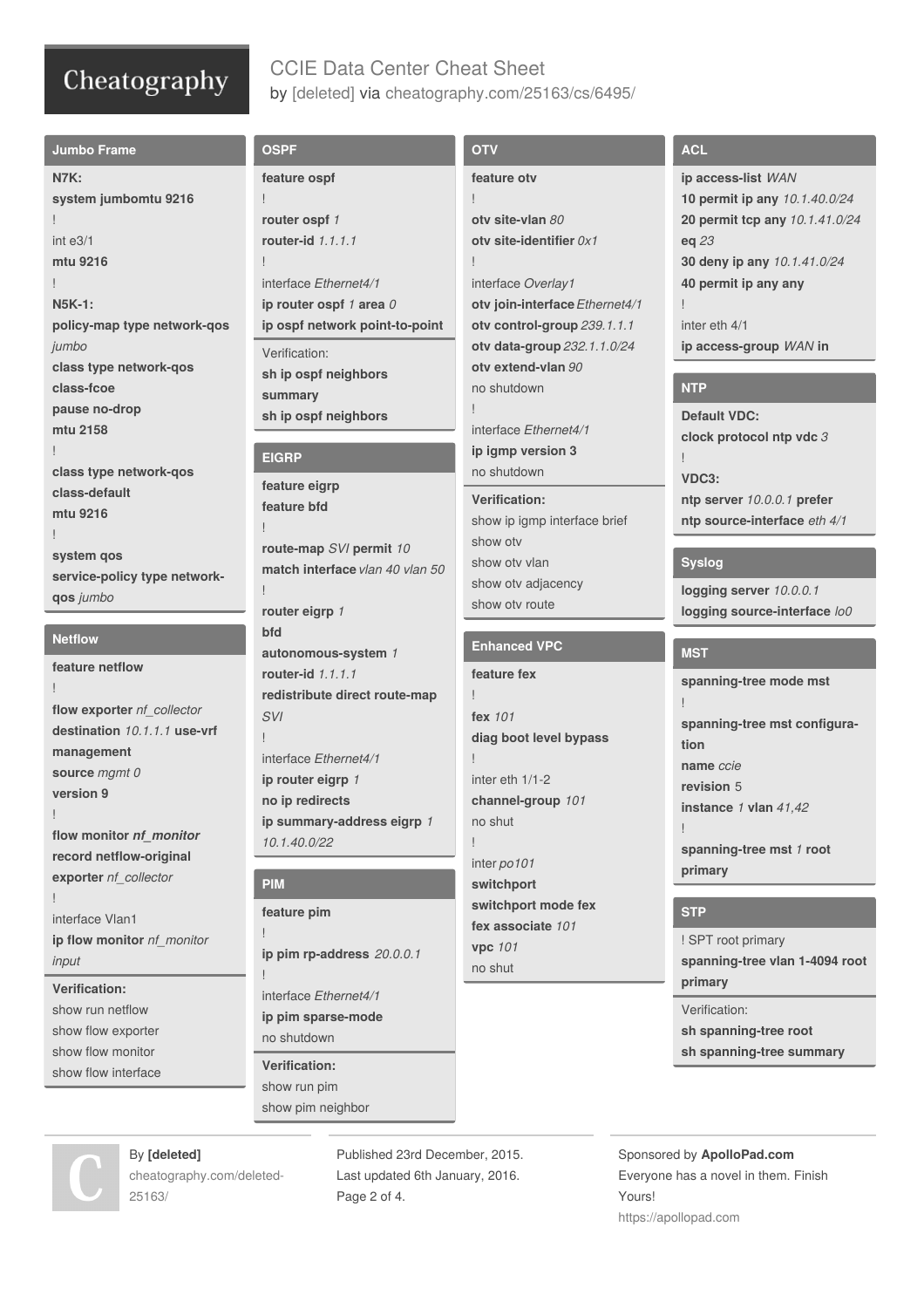# CCIE Data Center Cheat Sheet by [\[deleted\]](http://www.cheatography.com/deleted-25163/) via [cheatography.com/25163/cs/6495/](http://www.cheatography.com/deleted-25163/cheat-sheets/ccie-data-center)

| <b>FCoE - Storage VDC</b>          | vfc (cont)                            | F san-portchannel             | E san-portchannel (cont)       |
|------------------------------------|---------------------------------------|-------------------------------|--------------------------------|
| <b>Default VDC:</b>                | interface vfc 4                       | feature npiv                  | switchport rate-mode dedica-   |
|                                    | <b>bind interface Ethernet 3/1</b>    | feature fport-channel-trunk   | ted                            |
| install feature-set fcoe           | switchport mode F                     |                               |                                |
|                                    | switchport trunk allowed vsan         | interface port-channel 100    | <b>FCIP with FCSP</b>          |
| license fcoe module 3              | $\overline{2}$                        | channel mode active           | feature fcip                   |
|                                    |                                       | switchport mode f             | feature fcsp                   |
| system qos                         | vlan 200                              | switchport mode trunk on      |                                |
| service-policy type network-       | fcoe vsan 2                           | switchport trunk allowed vsan | fcsp dhchap password           |
| qos default-nq-7e-policy           | L                                     | 100                           | <b>CCIEDC</b>                  |
|                                    | vsan database                         | switchport rate-mode shared   | fcsp dhchap devicename         |
| port-channel load-balance          | vsan 2 interface vfc 4                |                               | NeighborSwitchWWN password     |
| src-dst ip-I4port module 3         | <b>Verification:</b>                  | interface fc1/9-12            | <b>CCIEDC</b>                  |
|                                    | show int bri fcoe                     | channel-group 100 force       |                                |
| vdc Storage_VDC id 2 type          | show int vfc 4 trunk ysan             | no shutdown                   | int Gi1/1                      |
| storage                            |                                       |                               | ip address 10.3.1.1 255.255.2- |
| allocate fcoe-vlan-range 100       | vfc-portchannel                       | E san-portchannel             | 55.252                         |
|                                    | feature lacp                          | <b>N5K:</b>                   | switchport mtu 2300            |
| <b>Storage VDC:</b>                |                                       | feature fcoe                  | no shutdown                    |
| feature-set fcoe                   |                                       |                               |                                |
| feature npiv                       | interface port-channel1<br>switchport | vsan database                 | fcip profile 1                 |
| feature lacp                       | switchport mode trunk                 | <b>vsan 200</b>               | ip address 10.3.1.1            |
| feature IIdp                       | switchport trunk allowed vlan         | vsan 200 loadbalancing src-d- |                                |
|                                    | 100                                   | st-id                         | vsan database                  |
| vsan database                      |                                       | ! SID/DID                     | <b>vsan 100</b>                |
| <b>vsan 100</b>                    | no shutdown                           | port-channel load-balance     |                                |
|                                    | interface Ethernet4/1                 | ethernet source-dest-ip       | interface port-channel 1       |
| vlan 100                           | channel-group 1 force mode            |                               | channel mode active            |
| fcoe vsan 100                      | active                                | fcdomain domain $0x1$ static  | fcsp on                        |
| <b>Verification:</b>               | L                                     | <b>vsan 200</b>               | switchport mode e              |
| show ylan fcoe                     | interface vfc-po1                     | fcdomain restart vsan 200     | switchport trunk allowed vsan  |
| show policy-map system             | switchport mode F                     |                               | add 100                        |
| show run ipqos                     | switchport trunk allowed vsan         | interface san-port-channel 22 |                                |
|                                    | 100                                   | channel mode active           | interface fcip1                |
| vfc                                | no shutdown                           | switchport mode E             | use-profile 1                  |
| interface Ethernet 3/1             | Ţ                                     | switchport trunk mode on      | peer-info ipaddr 10.3.1.2      |
|                                    | vsan database                         | switchport trunk allowed vsan | channel-group 1 force          |
| switcport<br>switchport mode trunk | vsan 100 interface vfc-po 1           | add 200                       | no shutdown                    |
| switchport trunk allowed vlan      |                                       |                               | show wwn switch                |
| 200                                |                                       |                               | show fcsp dhchap database      |

*200* **spanning-tree port type edge trunk** !

By **[deleted]** [cheatography.com/deleted-](http://www.cheatography.com/deleted-25163/)25163/

Published 23rd December, 2015. Last updated 6th January, 2016. Page 3 of 4.

Sponsored by **ApolloPad.com** Everyone has a novel in them. Finish Yours! <https://apollopad.com>

*channel 1*

**show fcsp interface** *port-‐*